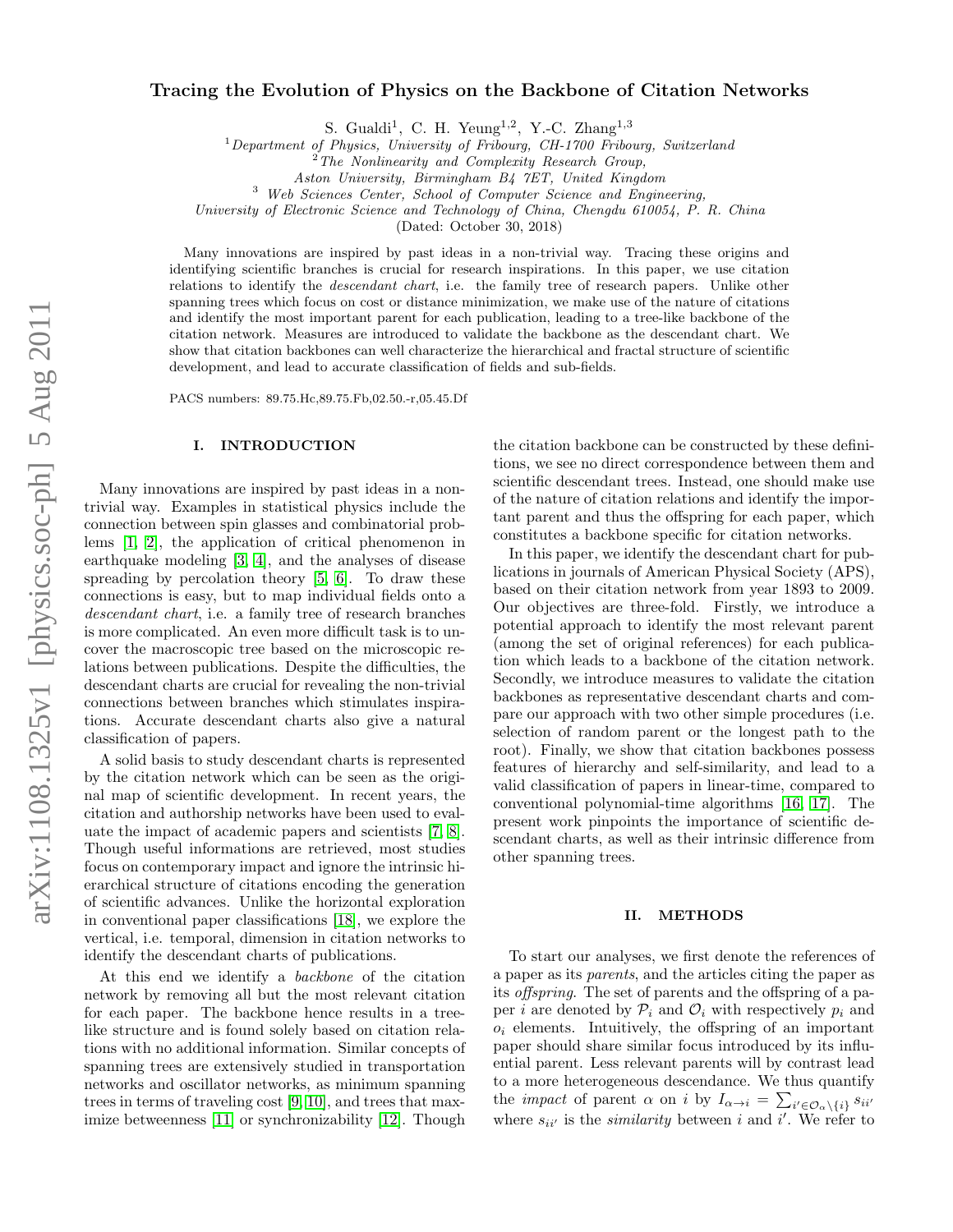

<span id="page-1-0"></span>FIG. 1: A schematic diagram which shows two peers  $i' = i'_1, i'_2$ (shaded) of i rooted from parent  $\alpha$ . To compute each  $s_{ii'}^{\text{aut}}$  we consider a random walk from  $i'$  through papers cited by both i' and i. Specularly, to compute each  $s_{ii'}^{\text{read}}$  we consider a random walk from  $i'$  through papers citing both  $i'$  and i.

papers in the set of  $\mathcal{O}_{\alpha}\backslash\{i\}$  as the *peers* of i rooted in  $\alpha$  (see Fig. [1](#page-1-0) for an illustration). The higher the overall similarity between i and the papers in  $\mathcal{O}_{\alpha}\setminus\{i\}$ , the higher the impact of  $\alpha$  on *i*.

A simple way to measure the similarity between i and peer  $i'$  is to count the number of their common references, i.e.  $s_{ii'} = |\mathcal{P}_i \cap \mathcal{P}_{i'}|$ . However, this similarity measure favors peers with many references, resulting in an impact biased towards parents with a large offspring. This suggests to define a similarity measure based on a random walk from the peers to  $i$ . We thus consider a 2-step random walk from each peer  $i'$  to i which passes through their common references, and define a contribution to  $s_{ii'}$  as

<span id="page-1-1"></span>
$$
s_{ii'}^{\text{aut}} = \frac{1}{p_{i'}} \sum_{j \in \mathcal{P}_i \cap \mathcal{P}_{i'}} \frac{1}{o_j}.
$$
 (1)

The superscript represents the authors' interpretations, as this similarity is measured through the references chosen by the authors of  $i$ . A second contribution is instead given by a random walk through articles citing  $i$  and represents the *readers*' interpretation of i. In analogy with  $s_{ii'}^{\text{aut}}$  we define

<span id="page-1-2"></span>
$$
s_{ii'}^{\text{read}} = \frac{1}{o_{i'}} \sum_{j \in \mathcal{O}_i \cap \mathcal{O}_{i'}} \frac{1}{p_j}.
$$
 (2)

As defined in both Eqs. [\(1\)](#page-1-1) and [\(2\)](#page-1-2), the higher the random walk probability from  $i'$  to  $i$ , the higher the similarity between  $i'$  and  $i$ .

Finally, by combining linearly  $s_{ii'}^{\text{read}}$  and  $s_{ii'}^{\text{aut}}$  and summing over all the peers rooted in  $\alpha$ , we obtain the impact of  $\alpha$  on i as

<span id="page-1-3"></span>
$$
I_{\alpha \to i} = \sum_{i' \in \mathcal{O}_{\alpha} \backslash \{i\}} [f s_{ii'}^{\text{read}} + (1 - f) s_{ii'}^{\text{aut}}]
$$
(3)

with f to adjust the relative weights on the two contributions. The subsequent analysis is simplified by setting  $f = 0.5$  unless otherwise specified. We note that citations between peers [\[13\]](#page-5-15) do not contribute to the above measure, as these citations may correspond to relations other than similarity. For instance, if many peers rooted from parent  $\alpha$  cited i, it implies that  $\alpha$  complements i instead of being merely an influential parent of i. The same is true if i cites many peers rooted from  $\alpha$ , which suggests  $\alpha$  being a complement of its peers instead of a mere influential parent.

By keeping only the reference  $\alpha$  with highest  $I_{\alpha\rightarrow i}$  for all i, we obtain a citation backbone denoted as the SIM backbone. Cases of equal scores are extremely rare and do not affect results (in such situations we arbitrarily choose the latest reference with highest  $I_{\alpha \to i}$ ). In addition, we examine also the  $RAN$  and the  $LON$  backbone, which selects respectively a random parent and a reference which gives rise to the longest path to the root (most likely the latest published parent). Other than serving as a benchmark, the RAN backbone can be informative as the random parent is one of the original references. The LON backbone instead represents a natural choice if progress is always based on recent developments, as one may follow the step-by-step evolution of science represented by the maximum number of steps needed to reach the root.

# III. STATISTICAL PROPERTIES OF THE BACKBONE

We will examine the citation network among the journals of American Physical Society, from year 1893 to 2009. The dataset is composed by  $4.67 \times 10^6$  citations between  $4.49 \times 10^5$  publications. In rare cases there are references to contemporary or even posterior published papers. These citations are removed and the network is strictly acyclic.

We note that all papers without reference are potentially the roots of the backbone. As this number is in general greater than one and we are limited to the simplest case with one selected ancestor per paper, there may appear multiple roots and hence isolated trees in the backbone. In the subsequent discussion, we will refer the output of the SIM , RAN and LON algorithms as backbone, and its isolated components as trees. Since the seemingly isolated roots may be connected by citations other than the APS network, the number of isolated trees would be lower if a more comprehensive citation data was used. Nevertheless, such isolated trees may represent a crude classification of papers. Table [I](#page-2-0) summarizes general statistical properties of the group of trees as obtained by SIM , RAN and LON approaches.

# IV. THE STRUCTURE OF THE BACKBONE

In this section, we will discuss and derive measures to validate the citation backbones as representative of descendant charts. Three aspects will be studied. Firstly, we examine the linkage between different generations of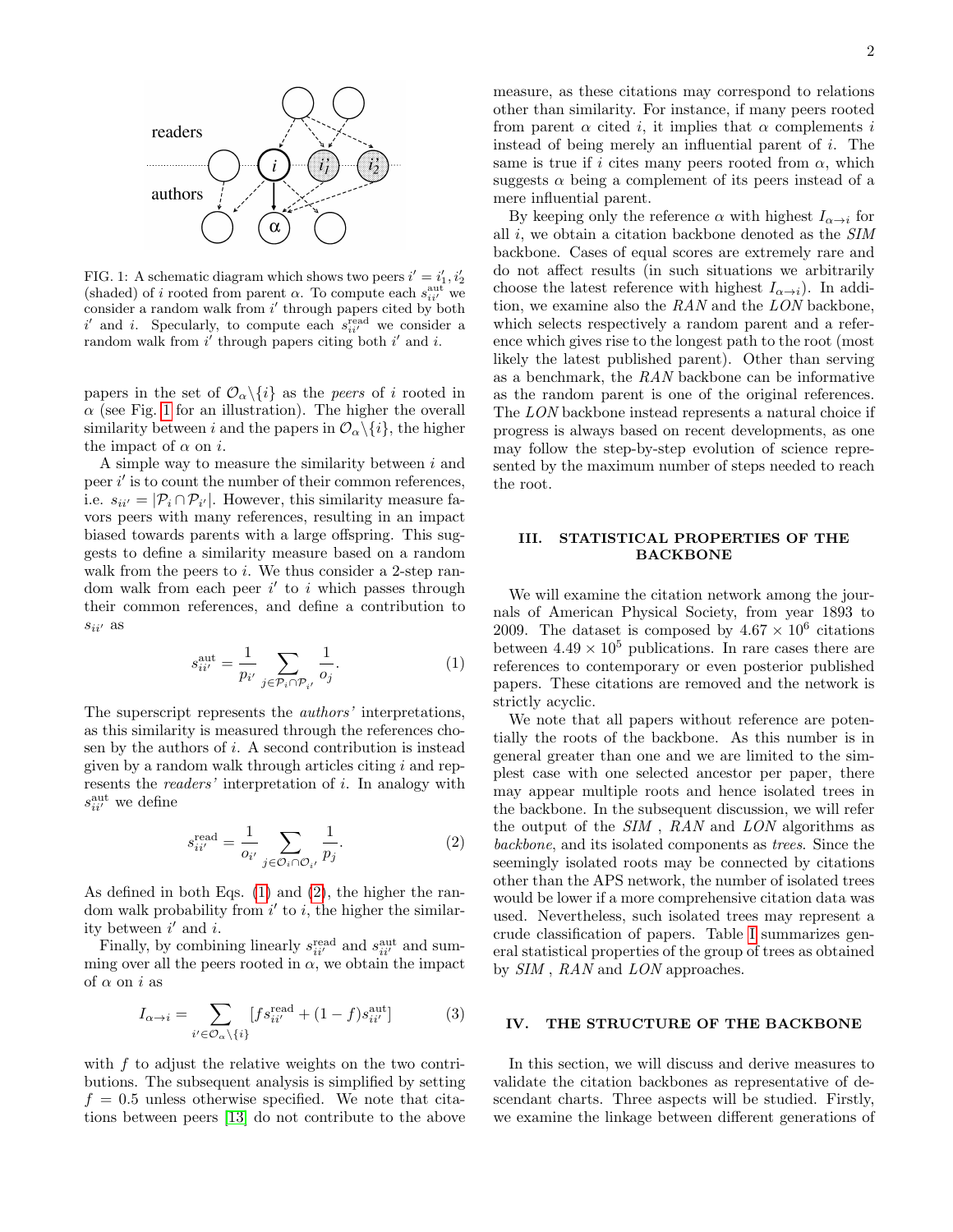|           | SIM   | RAN   | LON    |
|-----------|-------|-------|--------|
| $l$ trees | 3953  | 6594  | 2630   |
|           |       |       |        |
|           | 26115 | 30358 | 428147 |

TABLE I: Statistical properties of the isolated trees in the SIM, RAN and LON backbones. Values for RAN are averaged over 100 realizations. We also show the average interval (in years) between the date of publication of a paper and its parent.

<span id="page-2-0"></span>2nd largest tree 25386 15697 592 3rd largest tress 21794 11362 471  $\langle \Delta t \rangle$  parent-offspring 9.5 y 7.4 y 2.1 y

Number of isolated

largest tree

Size:

papers. Secondly, we quantify the paper classification as given by the clustering and branching structure in the backbones. Finally, we examine the possible selfsimilarity in citation backbones.

# A. Hierarchy

We first examine the probability of observing an original citation between two papers as a function of their distance in the backbone. If the backbone is meaningful we expect this quantity to decrease fast as the distance increases. To compute the distance between  $i$  and  $j$  we find the first common ancestor  $\alpha'$  in the backbone and count the number of steps  $d_{i\alpha}$  and  $d_{j\alpha}$  required to go from *i* to  $\alpha'$  and from *j* to  $\alpha'$ . The distance  $d_{ij}$  is then set as  $d_{ij} = d_{i\alpha'} + d_{j\alpha'}$ . We consider  $d_{ij} = \infty$  for paper i and j in isolated trees. In Fig. [2](#page-2-1) we plot  $P(l|d)$  as a function of  $d$  for all  $SIM$ ,  $RAN$  and  $LON$  backbones, where l denotes the presence of a link, i.e. a citation. As we can see,  $P(l|1) = 1$  by definition and all  $P(l|d)$  display a power law decay for small d. The SIM backbone shows a faster decay than other algorithms, suggesting that citations are more localized in the neighborhood of a paper in the SIM backbone. A similar quantity  $P(d|l)$ (see the inset of Fig. [2\)](#page-2-1) also indicates that the SIM backbone is the best representative of the APS network since citations are concentrated at  $d = 2$  and decay faster as the distance increases.

In addition to  $P(l|d)$ , we further consider  $P(l|d_{i\alpha}, d_{j\alpha})$  where  $\alpha'$  is again the first common ancestor of  $i$  and  $j$  in the backbone. This allows us to see whether citations are localized on the specific branch of each paper or spread over different ramifications on the tree. For any pair  $(i, j)$  we take i as the later published paper such that the only potential citation is  $i \rightarrow j$ . We show in Fig. [3](#page-3-0) (a)-(c) the results of  $P(l|d_{i\alpha}, d_{i\alpha})$  for the three backbones, as a function of  $d_{i\alpha}$  and  $d_{i\alpha}$ . One notes that increasing  $d_{i\alpha}$  on the line of  $d_{i\alpha} = 0$  corresponds to the vertical trace towards the root, while points with  $d_{i\alpha'} \neq 0$  correspond to the various 'ramifications' in the backbone. Both SIM and



<span id="page-2-1"></span>FIG. 2: (Color online) Conditional probability  $P(l|d)$  of observing a citation between two papers at distance d on the  $SIM$  (red squares), the  $RAN$  (black plus) and the  $LON$  (green circles) backbone. Results for RAN are averaged over 100 realizations of the backbone (the variance is negligible). Inset: conditional probability  $P(d|l)$  that two papers are at distance d given there is a citation.

RAN gives a meaningful structure where citations are localized on the descendant chart of the immediate and next immediate ancestor, i.e. the triangle in the bottom left-hand corner. Citations between different ramifications are rare. The LON backbone instead displays a less coherent structure where citations crossing different lines of research are common. To examine the difference between SIM and RAN we also show the scaled difference of their  $P(l|d_{i\alpha}, d_{j\alpha})$  as given in the vertical axis of Fig. [3](#page-3-0) (d). This comparison clearly indicates that SIM gives raise to the most meaningful hierarchy as citations are mainly found on the descendant chart of the more relevant ancestors instead of crossing different charts.

### B. Clustering

In addition to the crude classification as given by the isolated trees, the branches in a single tree are also informative to identify research fields and sub-fields. From the clustering point of view the method we have introduced is computationally efficient (with complexity to be  $O(N)$  as long as connectivity is not extensive) compared to modularity maximization based algorithms [\[19,](#page-5-16) [20\]](#page-5-17) or hierarchical clustering algorithms [\[21\]](#page-5-18) (with complexity at least  $O(N^2)$ ). Moreover, the clustering naturally explores the temporal dimension by preserving the ancestor-descendant relations.

In order to map the backbone into clusters we consider two simple approaches which involve only a single parameter. The first approach makes use of the publication year of papers and naturally follows the order of publication. We first make a cut at the year  $Y_c$  such that papers printed before  $Y_c$  are removed. We then consider each unconnected component as a different branch, i.e. a different cluster, in the original backbone, and as a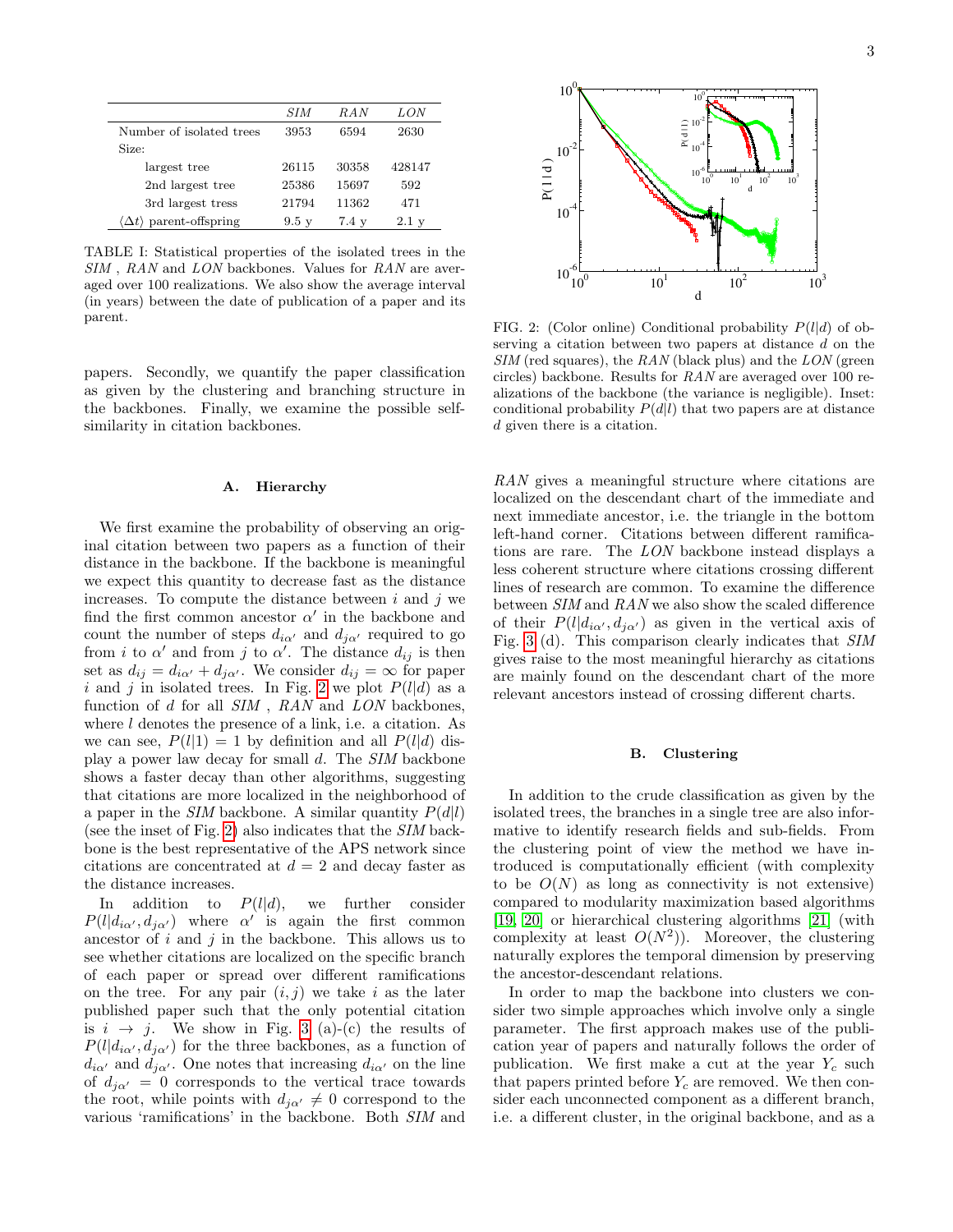

<span id="page-3-0"></span>FIG. 3: (Color online) Heat maps which show  $P(l|d_{i\alpha}, d_{i\alpha})$ as a function of  $d_{i\alpha}$  and  $d_{j\alpha}$  for (a) the SIM backbone, (b) the RAN backbone and (c) the LON backbone, with citation  $i \rightarrow j$ . Since papers only cite references published before them, the observed dark triangle in LON suggests a rather homogeneous temporal interval between papers and their best LON ancestor, such that citation with  $d_{j\alpha'} > d_{i\alpha'}$  are highly improbable. Results for RAN are averaged over 100 realizations of the backbone (the variance is negligible). (d) Scaled difference of  $P(l|d_{i\alpha'}, d_{j\alpha'})$  between SIM and RAN.

classification for papers.

The second approach is dependent on the cluster size which we consider to be a typical research branch. Starting from the leaves of the backbone (i.e. papers with no offspring) we trace towards the root until a branching point is reached. The branching point is defined as a node of the network from which at least (i) two ramifications start and (ii) two ramifications are extended more than S steps. When a branching point satisfies these requirements, all ramifications originating from it are considered as different branches, resulting in a classification of papers. Here we quantify the validity of clustering as a function of parameter  $Y_c$  and  $S$ .

In order to evaluate the quality of a given clustering we use two different measures. The first one—which we call exclusivity—is a modified modularity measure specific for directed acyclic graphs. The rationale behind this measure is to compute the fraction of links of the original network falling inside the same cluster and compare it with the expected value for a random directed acyclic graph. We denote the set of papers assigned to branch x as  $\mathcal X$  and define the *exclusivity* as

$$
E = \left\langle \left\langle \frac{p_x^i}{p_i} - \frac{n_x^i}{n_i} \right\rangle_{i \in \mathcal{X}} \right\rangle_x \tag{4}
$$

where  $p_i$  is again the number of references of *i*;  $p_x^i$  is the number of *i*'s references in branch  $x$ ;  $n_i$  is the number of papers published before  $i; n_x^i$  is the number of papers published before *i* in branch  $\bar{x}$ . The term  $n_x^i/n_i$  thus corresponds to the expected fraction of links from  $i$  to an element in  $X$  in the random case. To reduce the noise from small clusters, we have excluded branches with less than 10 papers.

The second measure we use is the effective number of  $PACS - N_P$ —which counts the average number of heterogeneous PACS in individual branches. Good paper classifications result in small values of  $N_P$ . We first denote  $r_p^x$  to be the fraction of paper in branch x which is labeled by the PACS number p, and note that  $\sum_p r_p^x \ge 1$ as papers are always labeled by more than one  $PACS$ number.  $N_P$  is then defined as

<span id="page-3-1"></span>
$$
N_P = \left\langle \frac{1}{\sum_p (f_p^x)^2} \right\rangle_x,\tag{5}
$$

where  $f_p^x = r_p^x / \sum_{p'} r_{p'}^x$ . Therefore,  $N_P = 1$  when there is only one PACS in the branch which corresponds to the optimal classification of papers. On the other hand,  $N_P$  attains its maximum when all PACS numbers in X have equal share (i.e. equal  $f_p^x$ ) and a large  $N_P$  thus corresponds to high heterogeneity inside single clusters. We remark that in evaluating  $N_P$ , only the first four digits are used to distinguish PACS number.

In Fig. [4](#page-4-0) we plot the E and  $N_p$  as a function of the two parameters  $Y_c$  and S. Both measures are biased by the cluster size but in an opposite way. While  $N_p$  indicates better clustering (and thus a lower value) when isolated clusters are of smaller size, E indicates better clustering (and thus a higher value) when clusters are of larger size. Even with the compensation by  $n_i^x/n_i$  in Eq. [\(5\)](#page-3-1), we still observe a small bias of  $E$  on cluster size. These biases may influence our comparison of the identified clusters from the SIM , RAN and LON backbones, as they have different sizes. Nevertheless, the combination of the two independent measures clearly indicate that SIM is the best choice to obtain a meaningful clustering besides the bias introduced by cluster sizes. Moreover the exclusivity of the SIM backbone is higher for any value of the parameter S which further supports the validity of the comparison despite the presence of the bias.

# C. Self-similarity

Other than the hierarchical and clustering properties, the backbones may possess self-similarity. Intuitively, self-similarity may be induced when branches of research successively generate branches of significant advances. The existence of fractality in the backbone would provide support for its relevance with the evolution of science.

To show the self-similarity in networks, one can measure their fractal dimension by the box-covering method [\[11,](#page-5-11) [14,](#page-5-19) [15\]](#page-5-20). In this approach, the fractal dimension  $d$  is defined as the power-law exponent in

$$
N(l_B) \sim l_B^d,\tag{6}
$$

where  $N(l_B)$  is the minimum number of boxes, each of radius  $l_B$ , required to cover the whole network. To ob-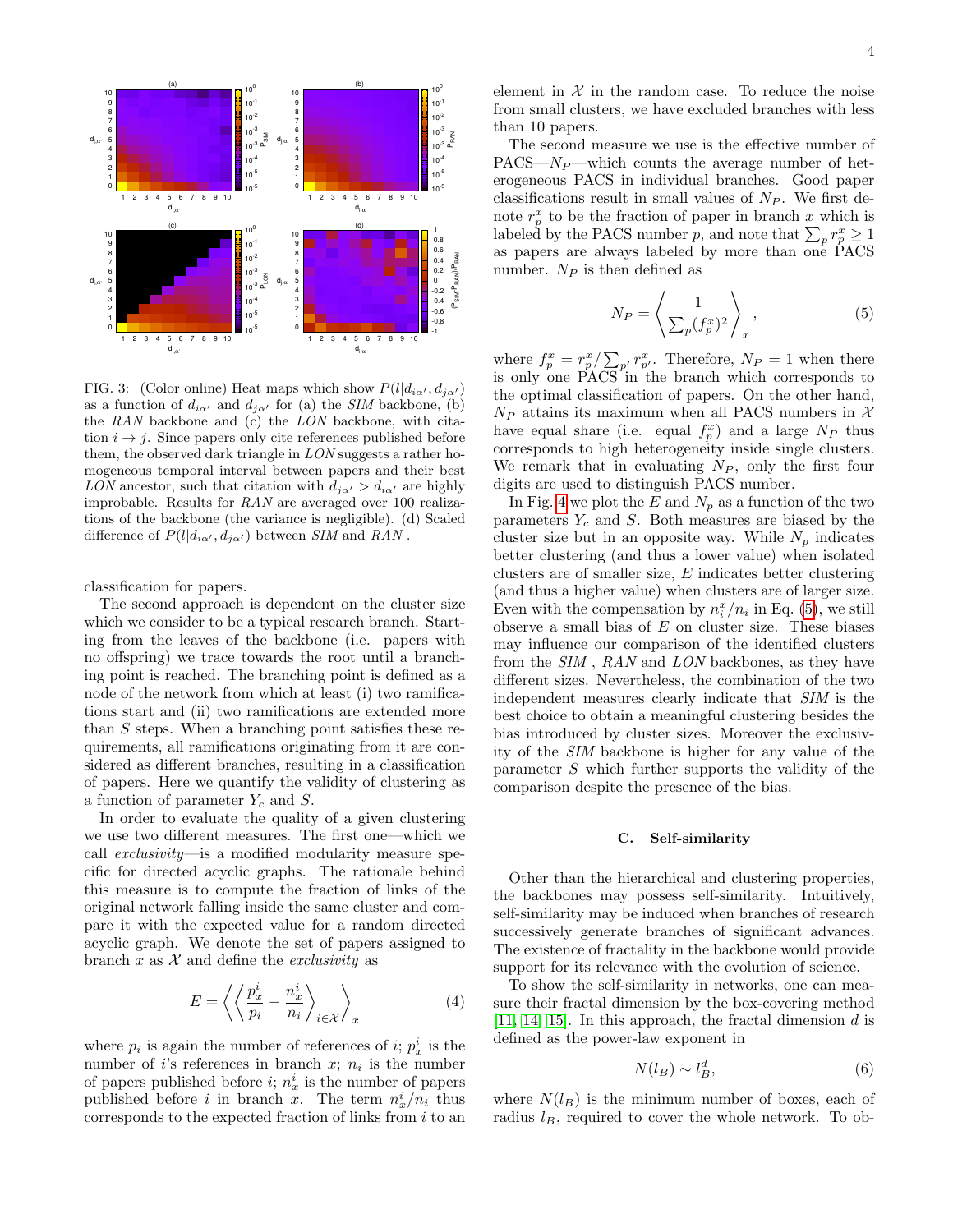

<span id="page-4-0"></span>FIG. 4: (Color online) The exclusivity  $E$  and the effective number of PACS  $N_P$  as a function of cut-year  $Y_c$  and branch depth  $S$  for the  $SIM$  (red squares), the  $RAN$  (black plus) and the LON (green circles) backbone. Both quantities show that SIM gives a more meaningful division into branches. Results for RAN are averaged over 100 realizations of the backbone (the variance is negligible).



<span id="page-4-1"></span>FIG. 5: (Color online)  $N(l_B)$  as a function of  $l_B$  for the largest tree in the original network and its SIM , LON and RAN backbone, taken as the minimum over 20 random sequences of seed nodes for the box-covering algorithms. The SIM backbone are obtained at  $f = 0.5$ . Inset:  $N(l_B)$  as a function of  $l_B$  for the three largest trees in the SIM backbone.

tain the exact  $N(l_B)$  is in general difficult, we thus employ the random sequential box-covering algorithm [\[15\]](#page-5-20) which gives an approximate  $N(l_B)$  with the same scaling. Specifically, we start with all nodes being "uncovered" and repeat the following procedures until all nodes become "covered": (1) pick randomly a seed node, (2) find all "uncovered" nodes within a distance of  $l_B$  from the seed, and (3) increase  $N(l_B)$  by one if there exists at least one "uncovered" node and mark all of them as "covered". Note that a "covered" node can also be a seed in the subsequent searches. For the same tree, we show the minimum of  $N(l_B)$  among 20 random sequences as our final value for each value of  $l_B$ .

We show in Fig. [5](#page-4-1) the results of  $N(l_B)$  as a function

of  $l_B$  for the largest tree in the  $SIM$ ,  $RAN$  and  $LON$ backbone. The results are compared to  $N(l_B)$  of the original citation network. As we can see,  $N(l_B)$  from the LON backbone has the highest resemblance to powerlaws, while that of the RAN backbone shows the fastest decay in  $N(l_B)$ . The LON tree has a long tail of  $N(l_B)$ , as it is longest and largest in size (see Table [I\)](#page-2-0). Only the largest tree of a particular realization of the RAN backbone is shown, as similar results are observed in other realizations. Though a long tail is not observed in the SIM tree, it shows a power-law-like behavior up to an intermediate value of  $l_B$ . Similar behaviors are also observed in the other isolated trees of the SIM backbone, as shown by the inset of Fig. [5.](#page-4-1)

We interpret the results as follows. The observed resemblance to power-laws from the SIM and LON backbone may suggest the presence of self-similarity in their descendant chart. While the LON backbone does not possess a meaningful hierarchy or clustering compared to the SIM backbone, its step-by-step structure indeed shows the highest fractality. We note that a rather short power-law is also observed in the original network, though characterized by a different exponent from the SIM and LON backbones. On the other hand, such fractality is not observed in the RAN backbone.

# V. POTENTIAL APPLICATIONS

In this section, we briefly describe the implications and potential applications of the citation backbone as a descendant chart of research papers.

As the backbone is a sketch of the skeleton of scientific development, it can be applied to identify seminal papers. Preliminary results show that a simple measure based on the the number of relevant offspring, i.e. followers in the backbone, is sufficient to give a meaningful ranking that is not trivially correlated with the original number of incoming citations (between the two ranking the Kendall's correlation coefficient is 0.19 and there is an overlap of only 7 papers in the top 20 ranks). This serves as a simple yet meaningful definition of impact of a publication. More refined definitions which takes into account the reputation of each relevant offspring and/or the structural role of a given paper in the backbone can give even better selection of fundamental papers. Moreover, our formulation of tunable weight on authors' and readers' interpretation in Eq. [\(3\)](#page-1-3) can be easily incorporated in common ranking algorithms such as Page Rank where an even repartition of citation importance is instead assumed.

The second application corresponds to the classification of papers. As we have mentioned before, such clustering divides papers into research fields or sub-fields and offers a basis for a synthetic picture of the state-of-theart. There are several advantages over conventional classifications, which include (1) lower computational complexity, (2) additional information of sub-clustering as